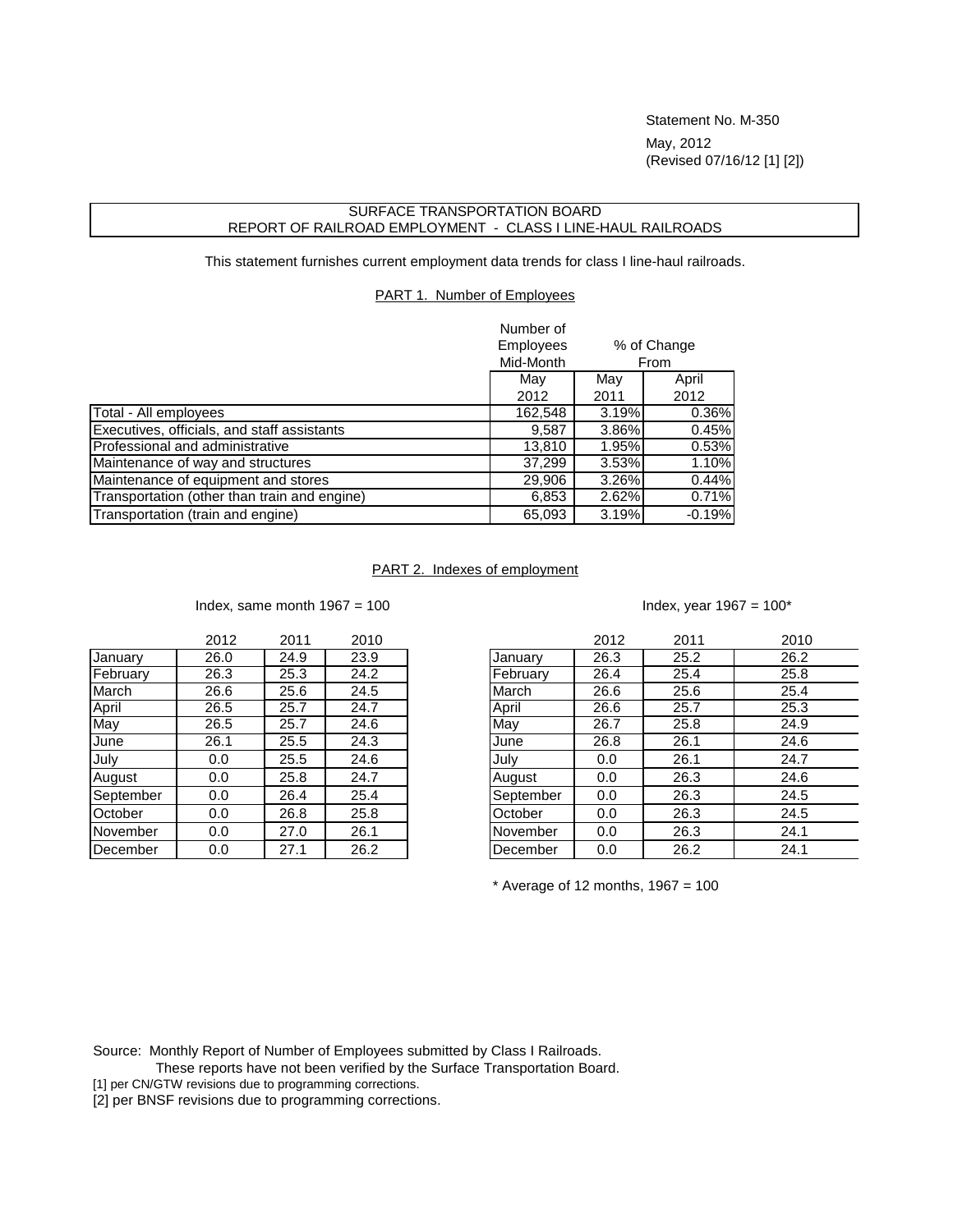| <b>CARRIER</b>                                                         |                                      | L100                                                                                 | L 200                                                                            | L 300                                                                              | L 400                        | L500                                                                         | L600                                                                                         | <b>TOTAL</b>                       |
|------------------------------------------------------------------------|--------------------------------------|--------------------------------------------------------------------------------------|----------------------------------------------------------------------------------|------------------------------------------------------------------------------------|------------------------------|------------------------------------------------------------------------------|----------------------------------------------------------------------------------------------|------------------------------------|
| May, 2012                                                              |                                      |                                                                                      |                                                                                  | (Revised 07/16/12 [1] [2])                                                         |                              |                                                                              |                                                                                              |                                    |
| <b>BNSF</b><br><b>CSX</b><br>CN/GTW<br>(Includes all CN US Operations) | 130500<br>121500<br>114900           | 1,741<br>1,325<br>360                                                                | 3,849<br>3,010<br>545                                                            | 9,097<br>6,822<br>1,877                                                            | 7,446<br>5,080<br>849        | 1,690<br>1,668<br>387                                                        | 17,078<br>11,152<br>2,116                                                                    | 40,901<br>29,057<br>6,134          |
| <b>KCS</b><br><b>NS</b><br>SOO<br>UP                                   | 134500<br>117100<br>137700<br>139400 | 266<br>1,898<br>314<br>3,683                                                         | 382<br>2,683<br>357<br>2,984                                                     | 493<br>6,286<br>1,258<br>11,466                                                    | 369<br>6,086<br>599<br>9,477 | 80<br>1,431<br>241<br>1,356                                                  | 1,278<br>12,043<br>1,558<br>19,868                                                           | 2,868<br>30,427<br>4,327<br>48,834 |
| <b>TOTAL</b>                                                           |                                      | 9,587                                                                                | 13,810                                                                           | 37,299                                                                             | 29,906                       | 6,853                                                                        | 65,093                                                                                       | 162,548                            |
| <b>NRPC</b>                                                            | 103000                               | 1,405                                                                                | 4,857                                                                            | 2,947                                                                              | 5,058                        | 2,940                                                                        | 3,559                                                                                        | 20,766                             |
| L 100<br>L200<br>L 300<br>L 400<br>L500<br>L600<br><b>TOTAL</b>        |                                      | May<br>2012<br>9,587<br>13,810<br>37,299<br>29,906<br>6,853<br>65,093<br>162,548     | May<br>2011<br>9,231<br>13,546<br>36,026<br>28,963<br>6,678<br>63,078<br>157,522 | April<br>2012<br>9,544<br>13,737<br>36,893<br>29,774<br>6,805<br>65,219<br>161,972 |                              | Year<br>3.86%<br>1.95%<br>3.53%<br>3.26%<br>2.62%<br>3.19%<br>3.19%<br>Ratio | % Change<br>Month<br>0.45%<br>0.53%<br>1.10%<br>0.44%<br>0.71%<br>$-0.19%$<br>0.36%<br>Ratio |                                    |
|                                                                        |                                      | 1967<br>Months                                                                       |                                                                                  | 2012<br>Months                                                                     |                              | Corresp.<br>Months                                                           | Average<br>Month                                                                             |                                    |
| January<br>February<br>March<br>April<br>May<br>June<br>July<br>August |                                      | 614,766<br>610,335<br>608,751<br>611,136<br>613,824<br>624,153<br>623,096<br>619,419 |                                                                                  | 160,129<br>160,774<br>161,992<br>161,972<br>162,548<br>0<br>0<br>$\mathbf 0$<br>0  |                              | 26.0<br>26.3<br>26.6<br>26.5<br>26.5<br>26.1<br>0.0<br>0.0<br>0.0            | 26.3<br>26.4<br>26.6<br>26.6<br>26.7<br>26.8<br>0.0<br>0.0<br>0.0                            |                                    |
| September<br>October<br>November<br>December                           |                                      | 606,714<br>597,271<br>593,568<br>590,100                                             |                                                                                  | $\mathbf 0$<br>$\mathbf 0$<br>0                                                    |                              | 0.0<br>0.0<br>0.0                                                            | 0.0<br>0.0<br>0.0                                                                            |                                    |

Source: Monthly Report of Number of Employees submitted by Class I Railroads. These reports have not been verified by the Surface Transportation Board.